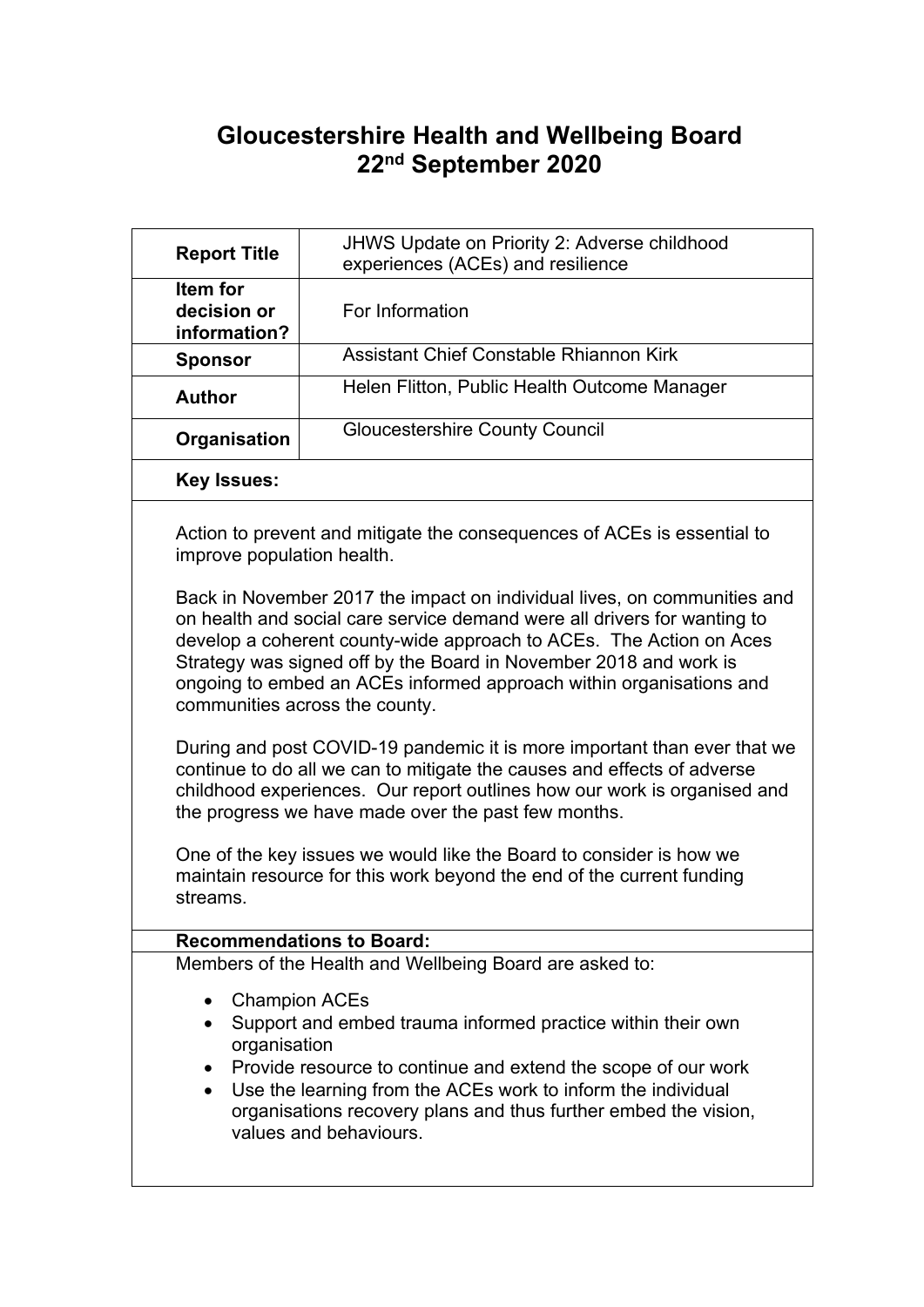#### **Financial/Resource Implications:**

The original funding for the full time ACEs co-ordinator post ends in May 2021 and an apprentice role which also focuses on ACEs work ends in March 2021. GCC have made the following commitment regarding funding:

- £24,000 towards funding another year of the ACEs co-ordinator post. This meets 50% of the costs of the post.
- £20,000 towards a part time communications officer post

In order for the co-ordinator role to continue beyond May 2021 funding needs to be found for the other 50% of the post. Board members are asked to commit to funding the remaining £24,000.

To extend the apprentice role we would need to find an additional £11,000.

Additional funding streams such as the National Lottery are being explored but these may take longer to secure. The ambition if we were successful would be to develop ACEs Practitioner roles that would work directly in the community.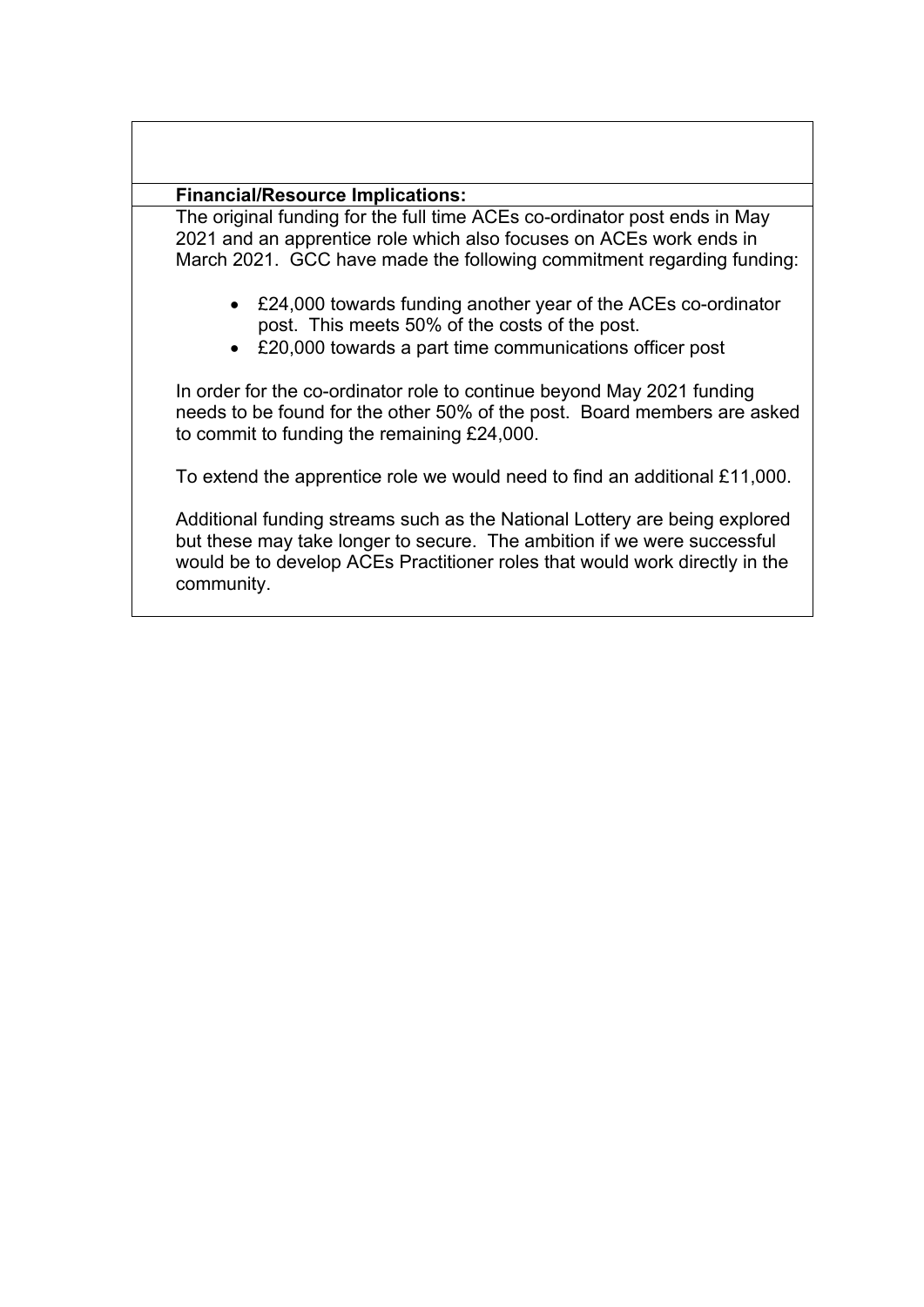#### **1.0Background and Scope**

- 1.1Since the Health and Wellbeing Board's special meeting on the impact of Adverse Childhood Experiences (ACEs) in November 2017 and the formation of the ACEs Panel in January 2018 work has been ongoing to embed an ACEs informed approach within organisations and communities across the county.
- 1.2ACEs are specified traumatic events occurring before the age of 18 years. High or frequent exposure to ACEs, without the support of a trusted adult can lead to toxic stress. There is a large body of evidence that shows the adversity we experience as children can affect us into adulthood. For example, a study in the BMJ published in June this year showed that growing up with child maltreatment, domestic violence & other ACEs costs England & Wales £42.8 billion a year in resulting conditions like substance misuse, cancer, mental illness, heart disease and other illnesses over the life-course. <https://bmjopen.bmj.com/content/10/6/e036374>

1.3Developing resilience through access to a trusted adult in childhood, supportive friends, positive attachments and being engaged in community activities has been shown to improve outcomes even in those who experience high levels of ACEs. This relies on active, thriving, and resilient communities.

- 1.4The vision for Action on ACEs Gloucestershire is a resilient county where communities and organisations are acting on ACEs. We want communities and organisations to be aware of, able to talk about and take action on ACEs. The aim is to build a social movement that recognises the potential lifelong impacts of adversity in childhood and takes action to stop childhood harm.
- 1.5There is a clear link with other priorities in the JHWS including mental wellbeing, early years and best start in life and housing.
- 1.6The Health and Wellbeing Board can add value by championing ACEs, supporting and embedding trauma informed practice within their own organisations and providing resource to continue and extend the scope of the work. Through the individual organisations, the Board can use the learning from our ACEs work to inform their recovery plans and thus further embed the vision, values and behaviours.

## **2.0 Action on ACEs Panel and Core Team**

2.1 The ACEs Panel oversees the delivery of this priority and is chaired by former CEO of Cheltenham Borough Homes, Paul Stephenson. Other partners on the panel include representatives from Gloucestershire County Council; Gloucestershire Constabulary; The Nelson Trust; and the Clinical Commissioning Group. The Panel meets on a quarterly basis and is supported by a Core Team who meet more regularly. Due to COVID-19 the Panel has been unable to meet since February; the next meeting is scheduled for 24<sup>th</sup> September 2020.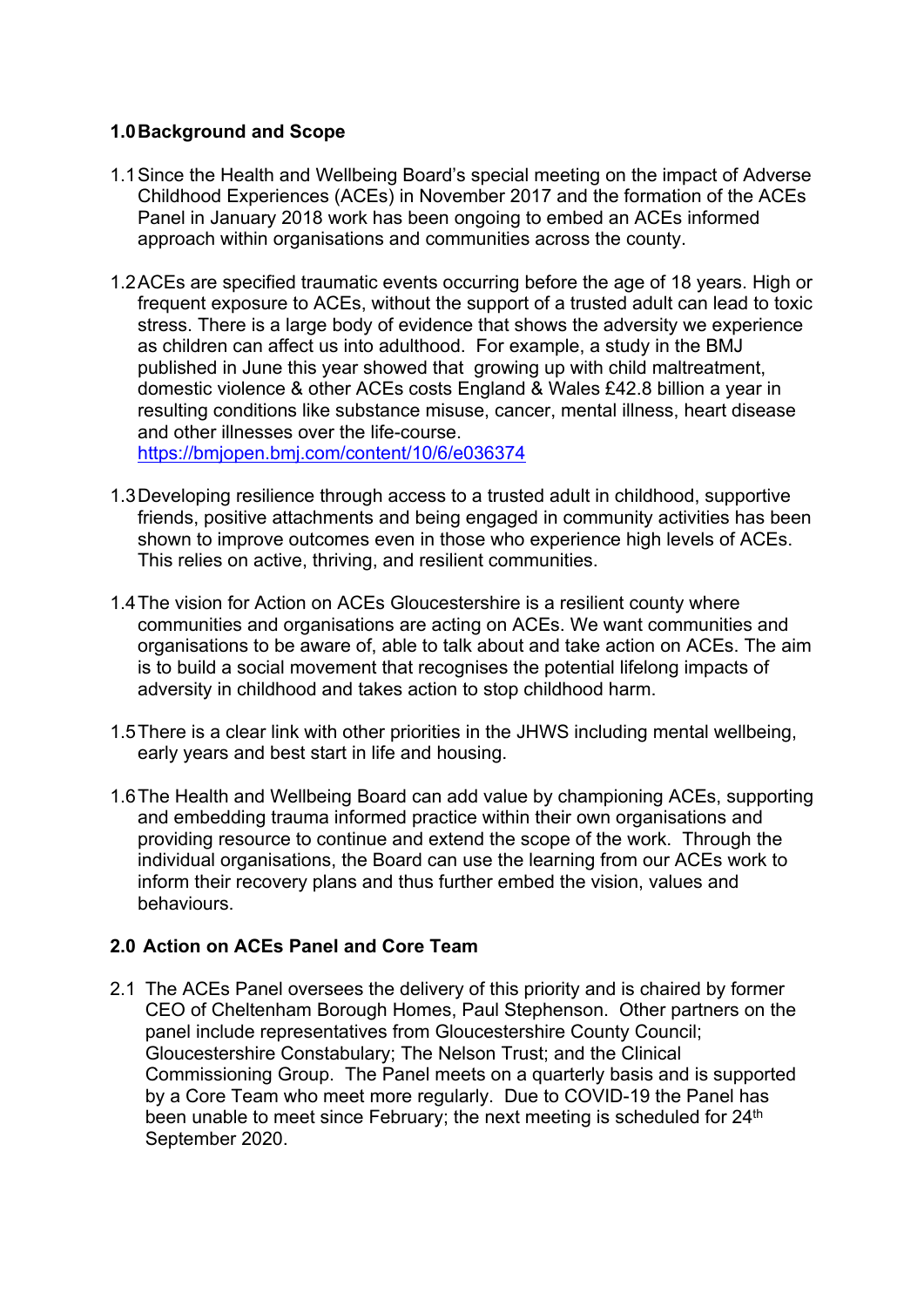- 2.2 One of the areas that the Panel has been looking at is strengthening its membership and we are delighted that the High Sheriff of Gloucestershire, Helen Lovett has agreed to join us. Helen is making ACEs one of her topics of the year.
- 2.3 Feeding into the panel are sub-groups that drive forward the priorities within the strategy: The Education Sub Group chaired by Kevin Day; the Communities Sub Group chaired by Paul Stephenson and the Training Sub Group chaired by Dr Imelda Bennett.

## **3.0 Funding**

- 3.1 Dedicated Action on ACEs work is currently jointly funded across GCC Children and Families Hub; GCC Public Health and Gloucestershire Constabulary. Funding for the full time ACEs co-ordinator post ends in May 2021 and an apprentice role which also focuses on ACEs work ends in March 2021.
- 3.2 We are lucky to have the Gloucestershire Constabulary Campaigns and Engagement Manager as part of our Core Team and the GCC Communications Team offers support where they can. Discussions have taken place to fund a dedicated Communications Officer role for two days a week to allow us to disseminate our messages more widely and to support events such as the annual conference and Ambassador meetings but this is currently on hold during the COVID-19 Pandemic.
- 3.3 In order for the Coordinator role to continue beyond May 2021 funding needs to be found for 50% of the post (funding is already confirmed from GCC C&F Hub for the other 50%). This equates to £24,000. Given the impact that ACEs have across all our areas of interest, we are looking to partners to commit to resourcing this important role for another year. To extend the apprentice role we would need to find an additional £11,000.
- 3.4 Funding has been secured by the CCG to develop training in partnership with the Nelson Trust on how to have difficult conversations. The training for practitioners working with clients with trauma histories covers an introduction to how trauma impacts the individual and their ability to cope and how to facilitate discussions based on ACEs through Trauma Informed Conversations. The first virtual training days are due to go ahead in November 2020.
- 3.5 We are also exploring possible funding opportunities through the Lottery and other funding streams with the ambition to potentially develop ACEs Practitioner roles that would work directly in the community.

## **4.0 Strategy**

4.1 The Action on ACEs Strategy was launched in 2018 and has been ratified by the Gloucestershire Health and Wellbeing Board, Gloucestershire Safeguarding Children Board, Gloucestershire Safeguarding Adults Board and Safer Gloucestershire. It works alongside the Children, Young People and Families Partnership Framework.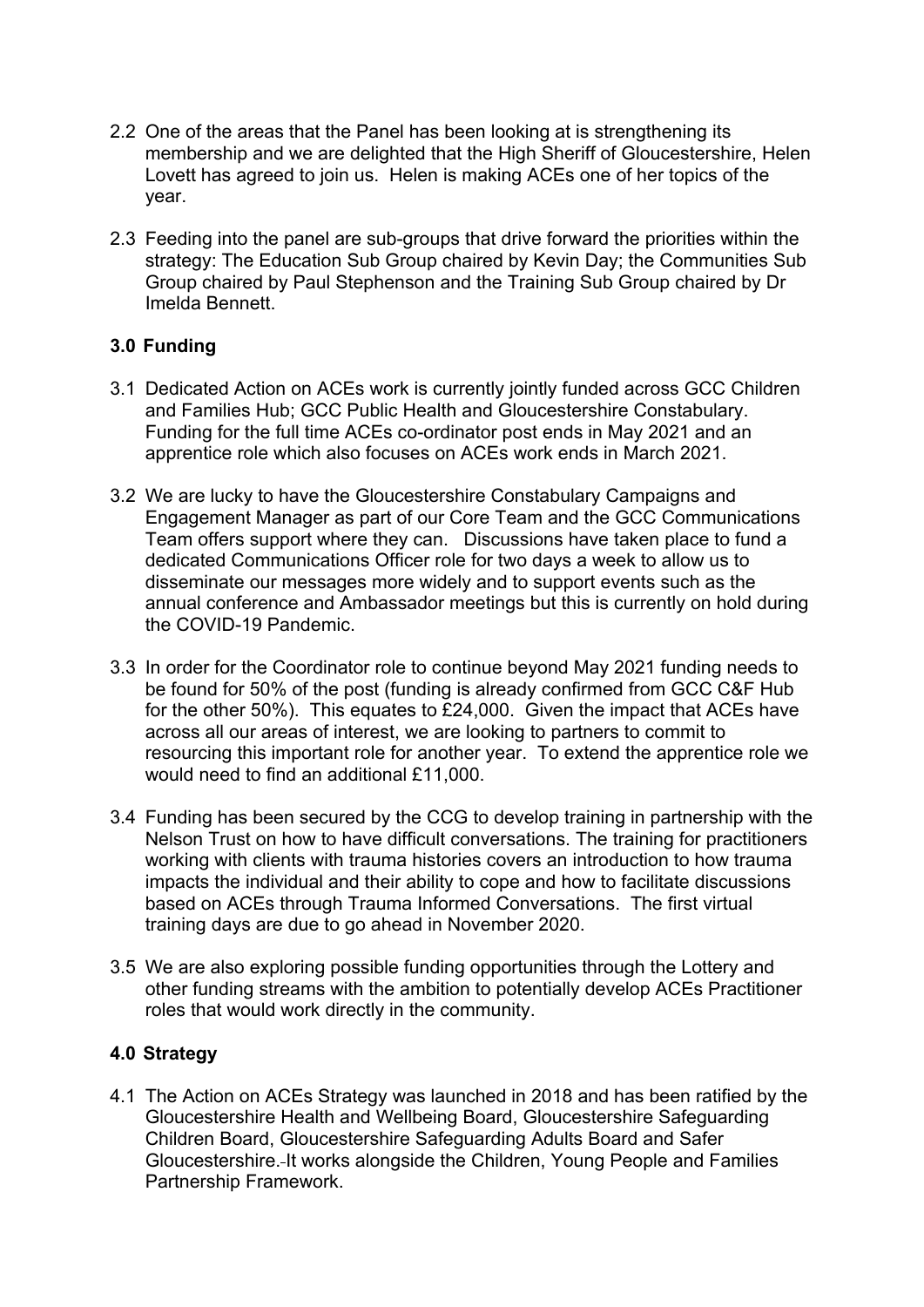- 4.2 The strategy has seven strategic objectives and seeks to provide a common language for talking about adversity and resilience:
	- 1. We will raise awareness and understanding of ACEs with communities and organisations through delivery of a co-ordinated local campaign
	- 2. We will implement training to equip communities and organisations to response appropriately to ACEs
	- 3. We will continue our partnership work with communities and organisations to build resilience through encouraging trusted relationships and developing core life skills
	- 4. We will develop relevant resources and information for people identified with ACEs who need signposting to further sources of support
	- 5. We will increase our understanding of the distribution of ACEs across Gloucestershire
	- 6. Organisations will incorporate ACEs informed approaches into relevant organisational policies, strategies and contracts
	- 7. We will evaluate interventions and share good practice and positive outcomes from ACEs work across Gloucestershire, the South West and beyond.
- 4.3 Many communities and organisations across Gloucestershire are already working to prevent, intervene early and overcome the impact of ACEs, and build resilience, whether or not they are aware of the specific concepts / terminology. Several local third sector organisations have been using a 'trauma informed approach' for many years.
- 4.4 More recently, as sectors focus on COVID 19 recovery many are now looking into what a trauma – informed approach means to them and how they can build resilience. For example the Gloucestershire Educational Psychology Service have produced [guidance](https://www.gloucestershire.gov.uk/education-and-learning/special-educational-needs-and-disability-send/educational-psychology-service-eps/traumatic-events/) for school staff, parents and pupils on how to support a child or young person who has experienced a traumatic event as part of the school recovery.
- 4.5 A better understanding of ACEs and the role of resilience will complement existing work already going on in Gloucestershire that focuses on building positive relationships, social capital and resilience. This includes work such as restorative practice, strength based approaches, and asset-based community development; strengths based approaches are fundamental to tackling health inequalities.
- 4.6 An evaluation of the first year of the strategy has been paused during COVID-19 and will be completed as soon as capacity allows. Reflecting on the work that has been carried out since the launch of the strategy, a strategy refresh was planned for May 2020 but due to capacity issues during COVID-19 has been put on hold until the autumn. From the work that has already been completed, we do know that it is not just children that we need to focus on but adults as well. For example, we know that adults with complex needs appear in many GCC and partner services but that a joined up and trauma-informed approach can build resilience, improve outcomes and reduce their need for statutory intervention on an ongoing basis. Our strategy refresh will reflect our learning thus far and the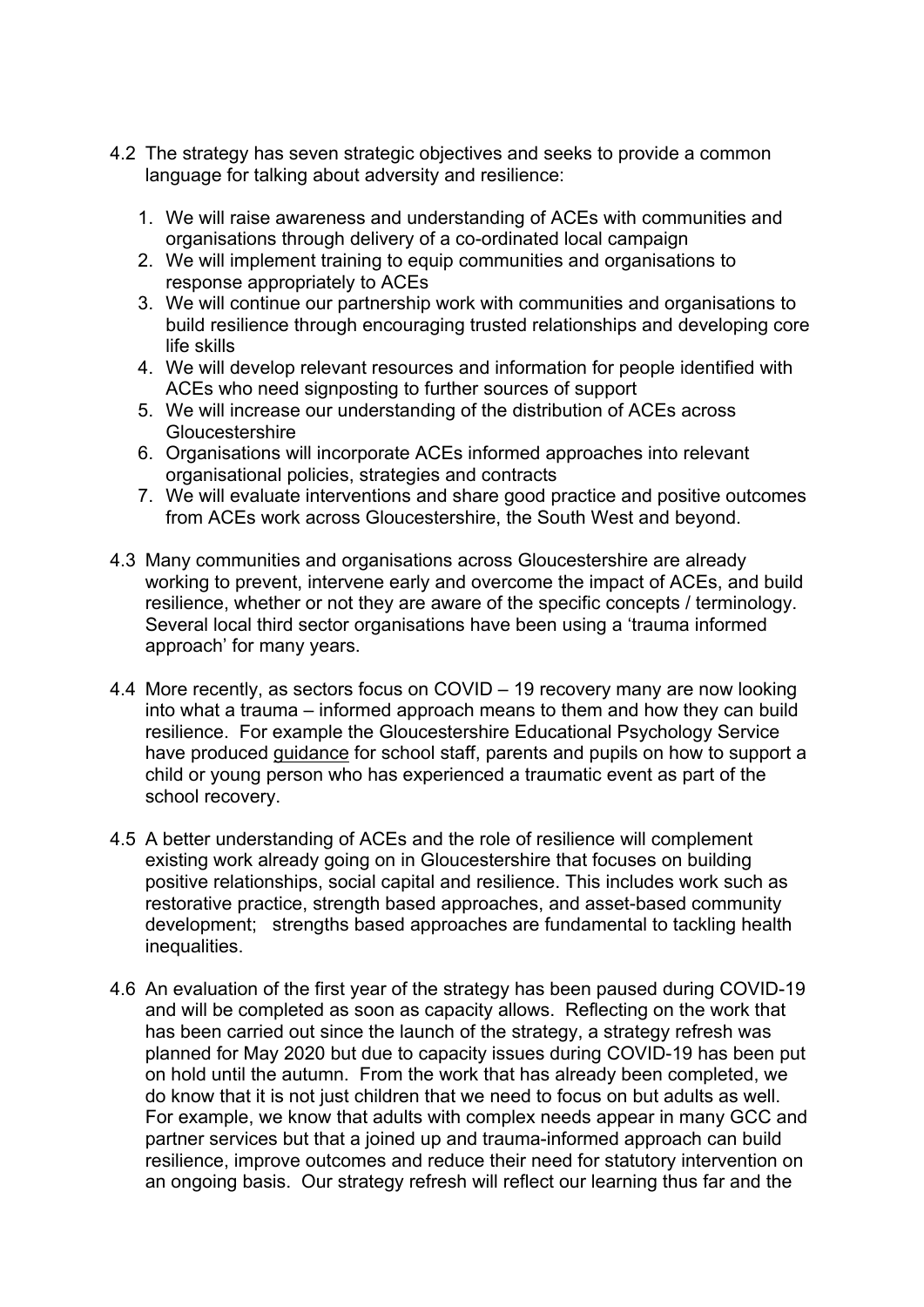developing evidence base around ACEs.

4.7 It should be stressed that we are learning all the time as new research is published. It was really positive that the new NIHR Applied Research Collaboration West (ARC West) chose healthier childhoods as one of their four research themes in October 2019. They work with colleagues in primary care, child health, child and adolescent mental health, children's social care, as well as police and schools. They aim to build the evidence base to enable frontline services, working with children and their families, to do a better job in their fight to reduce the harm caused by childhood adversity and deprivation. We hope to collaborate with and learn from the ARC in this area.

## **5.0Action Plan**

- 5.1 Action on ACES is about viral change and there is currently no formal action plan below the strategy. The multi-agency sub-groups are focused on meeting their strategic objectives and the ACEs ambassadors take back their learning around ACEs to further 'infect' their own organisations and sphere of influence. Ongoing evaluation is helping to capture learning and will inform the refresh of the strategic objectives.
- 5.2 In terms of communicating the Action on ACEs behaviours and strategic objectives, the first Action on ACEs conference was so well received that plans for a second conference were made for June 2020. Unfortunately due to the current situation we have had to put this on hold until 2021. Ambassador events and communications are also planned for when capacity in the system allows.

#### **6.0Measuring progress and addressing health inequalities**

- 6.1 Metrics are being developed for each of the strategic objectives in the strategy. Some of these are process oriented such as 'number of people who have reported attending training/awareness sessions' and others cover longer term outcomes such as a reduction in permanent exclusions from school and an increase in children and young people's Warwick Edinburgh mental wellbeing scores.
- 6.2 Progress against the strategic objectives since March this year can be seen in the table below:

| Objective $1 -$<br>Communication  <br>S | - More than 130 Action on ACEs Ambassadors<br>- Ambassador events paused due to COVID-19<br>- Social media: 981 followers; Since March there have<br>been 18,000 impressions to date.<br>Updates on the latest news and resources have been<br>sent out to the Ambassadors every $3 - 4$ weeks. |  |
|-----------------------------------------|-------------------------------------------------------------------------------------------------------------------------------------------------------------------------------------------------------------------------------------------------------------------------------------------------|--|
| Objective 2 -<br>Training               | - There has been no formal delivery of the ACEs<br>awareness sessions due to COVID-19                                                                                                                                                                                                           |  |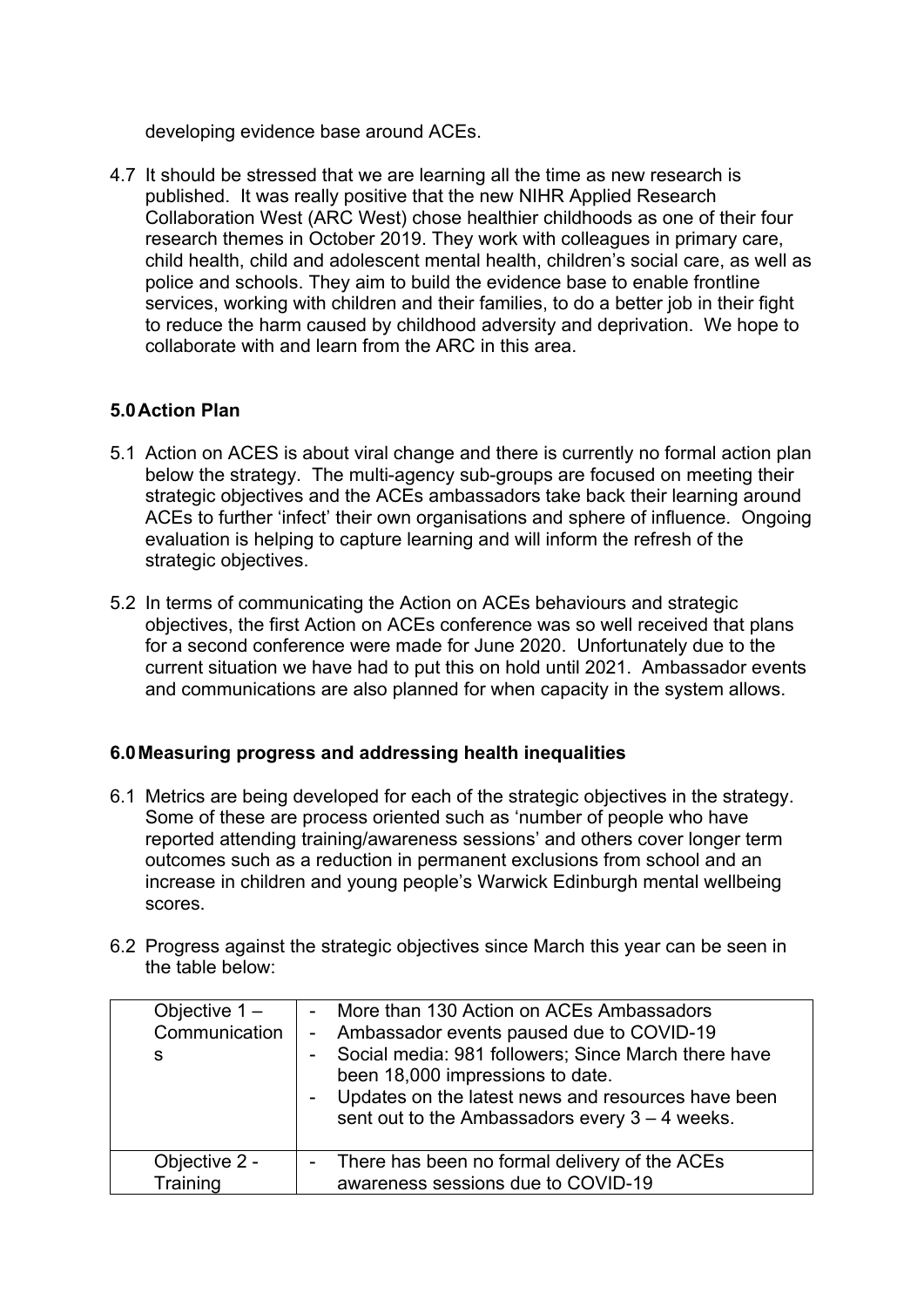|                                                           | Since March 2020 1500 people have accessed the e-<br>learning pages on the website - this is an indirect<br>measure of the eLearning package and we would expect<br>it to increase. There were 185 users in June alone.<br>The recovery curriculum and restore schools developed<br>by Molly Macleod and partners considers the impact of<br>trauma and is being promoted to Gloucestershire<br><b>Schools</b>                                                                                                                                                                                                                                                                                                                                                                                             |
|-----------------------------------------------------------|------------------------------------------------------------------------------------------------------------------------------------------------------------------------------------------------------------------------------------------------------------------------------------------------------------------------------------------------------------------------------------------------------------------------------------------------------------------------------------------------------------------------------------------------------------------------------------------------------------------------------------------------------------------------------------------------------------------------------------------------------------------------------------------------------------|
| Objective $3 -$<br>Partnership<br><b>Work</b>             | The community and education sub - groups have been<br>$\overline{\phantom{0}}$<br>put on hold<br>Vince, Family Investment Officer has been shortlisted for<br>Housing Heroes Award for his work as part of the Action<br>on ACEs project for Cheltenham Borough Homes. The<br>awards ceremony is taking place on the 10th<br>September.<br>Cheltenham Borough Council's No Child Gets Left<br>-<br>Behind Community Agreement has been established. A<br>commitment between Cheltenham schools,<br>organisations and residents that we will support one<br>another in a way that reflects kindness, empathy and<br>understanding of the impact of childhood adversity.<br>The Vulnerable CYP Cell Parenting Sub - Group has<br>$\overline{\phantom{a}}$<br>been set up as part of the response to COVID-19 |
| Objective 4 -<br>Information and<br><b>Resources</b>      | The website has had more than 6000 page views since<br>March 2020 with almost 2500 users.                                                                                                                                                                                                                                                                                                                                                                                                                                                                                                                                                                                                                                                                                                                  |
| Objective $5-$<br>Distribution of<br><b>ACEs</b>          | Research has shown that the since lockdown there has<br>-<br>been an increase in the number of adverse experiences<br>and traumatic experiences particularly around domestic<br>abuse, substance misuse and parental mental health.<br>Gloucestershire pupils took part in the Oxford Online<br>Pupil Survey - Lockdown Edition and the results will be<br>published in September.<br>Gloucestershire children in care have taken part in<br>$\overline{\phantom{0}}$<br>University of Bristol study and the results will be<br>published in due course.                                                                                                                                                                                                                                                   |
| Objective 6 -<br>Policies,<br>strategies and<br>contracts | Gloucestershire Constabulary continues to work towards<br>$\overline{\phantom{0}}$<br>becoming a trauma – informed organisation.<br>The work of the COVID-19 Vulnerable Children & Young<br>$\overline{a}$<br>People Cell will feed into the recovery agenda for<br>partners                                                                                                                                                                                                                                                                                                                                                                                                                                                                                                                               |
| Objective 7 -<br>Evaluation                               | The strategy evaluation report has been delayed until<br>$\overline{\phantom{0}}$<br>later in the year<br>The evaluation of the toolkits developed by Children's<br>Commissioning has been completed<br>The evaluation of the midwives toolkits is complete.                                                                                                                                                                                                                                                                                                                                                                                                                                                                                                                                               |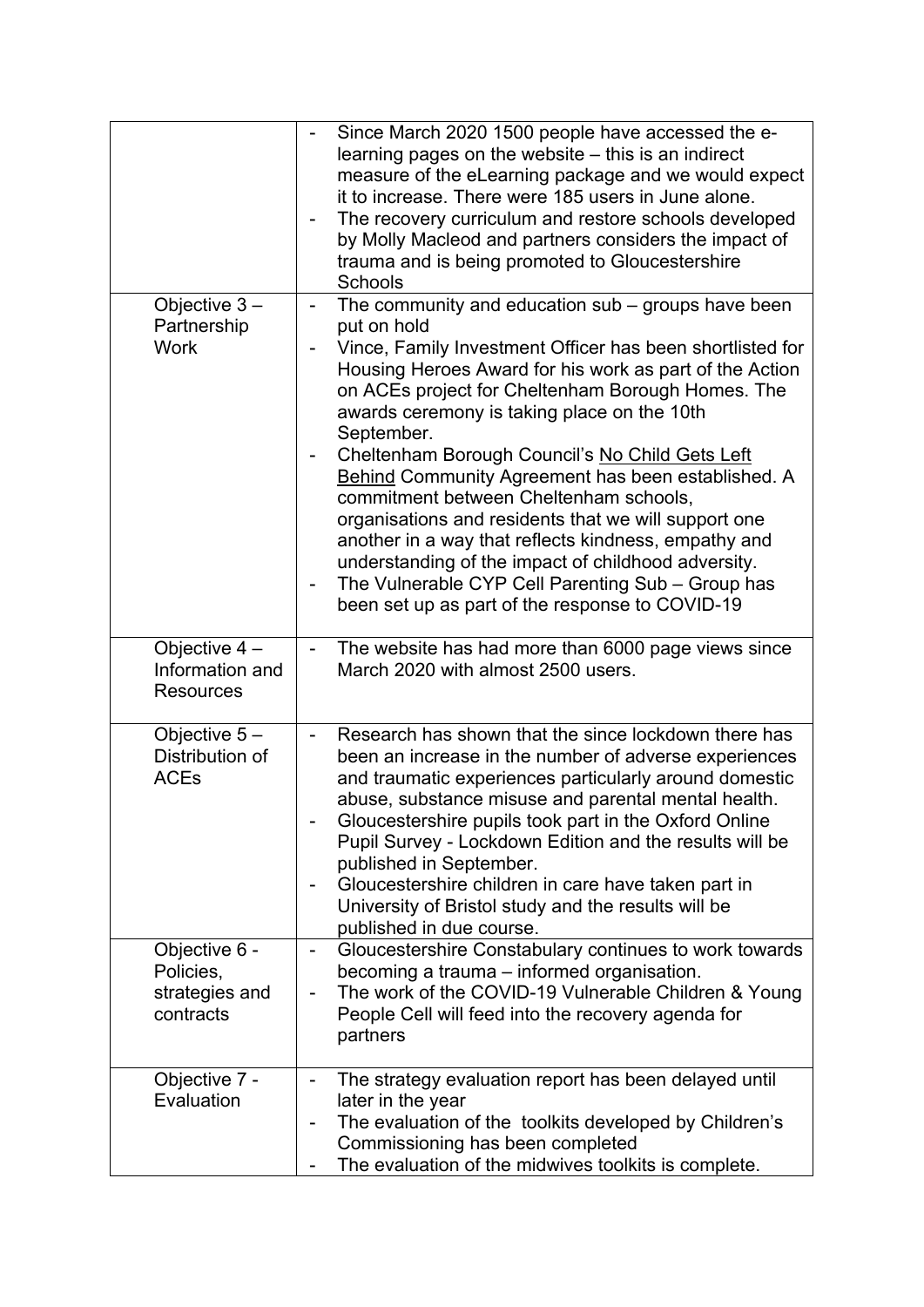| The ACEs coordinator contributed to a case study for a<br>forthcoming document from the Local Government<br>Association on ACEs. |
|----------------------------------------------------------------------------------------------------------------------------------|
|----------------------------------------------------------------------------------------------------------------------------------|

- 6.3 Evaluation of the Toolkits, the community project and our professional awareness survey has shown that we are having an impact on both professionals who work with those experiencing ACEs and health inequalities and on individuals and communities themselves but there is always more work to be done.
- 6.4 Action on ACES encapsulates work to address health inequalities. You can see this through the 'Pair of ACEs tree image' which grew out of the need to illustrate the relationship between adversity in the family and adversity within the community. It represents the issues we are trying to address. The leaves on the tree represent the 'symptoms' of ACEs that are easily recognised in clinical, educational, social care and community settings.



- 6.5 If the tree is planted in poor soil that is rich in systemic inequities, it won't have the essential nutrients needed to encourage thriving individuals and communities. Adverse community environments such as a lack of affordable and safe housing, community violence, systemic discrimination, and limited access to social and economic mobility compound one another, creating a negative cycle of ever worsening soil that results in withering leaves on the tree and an increased likelihood of ACEs being experienced.
- 6.6 It is likely that ACEs are currently contributing to health inequalities. Individuals who are lower on a social gradient may be more vulnerable and studies show that ACEs do not occur in isolation and can be inter-generationally transmitted. Addressing the causes and impact of ACEs will help reduce health inequalities.

#### **7.0 What's gone well so far?**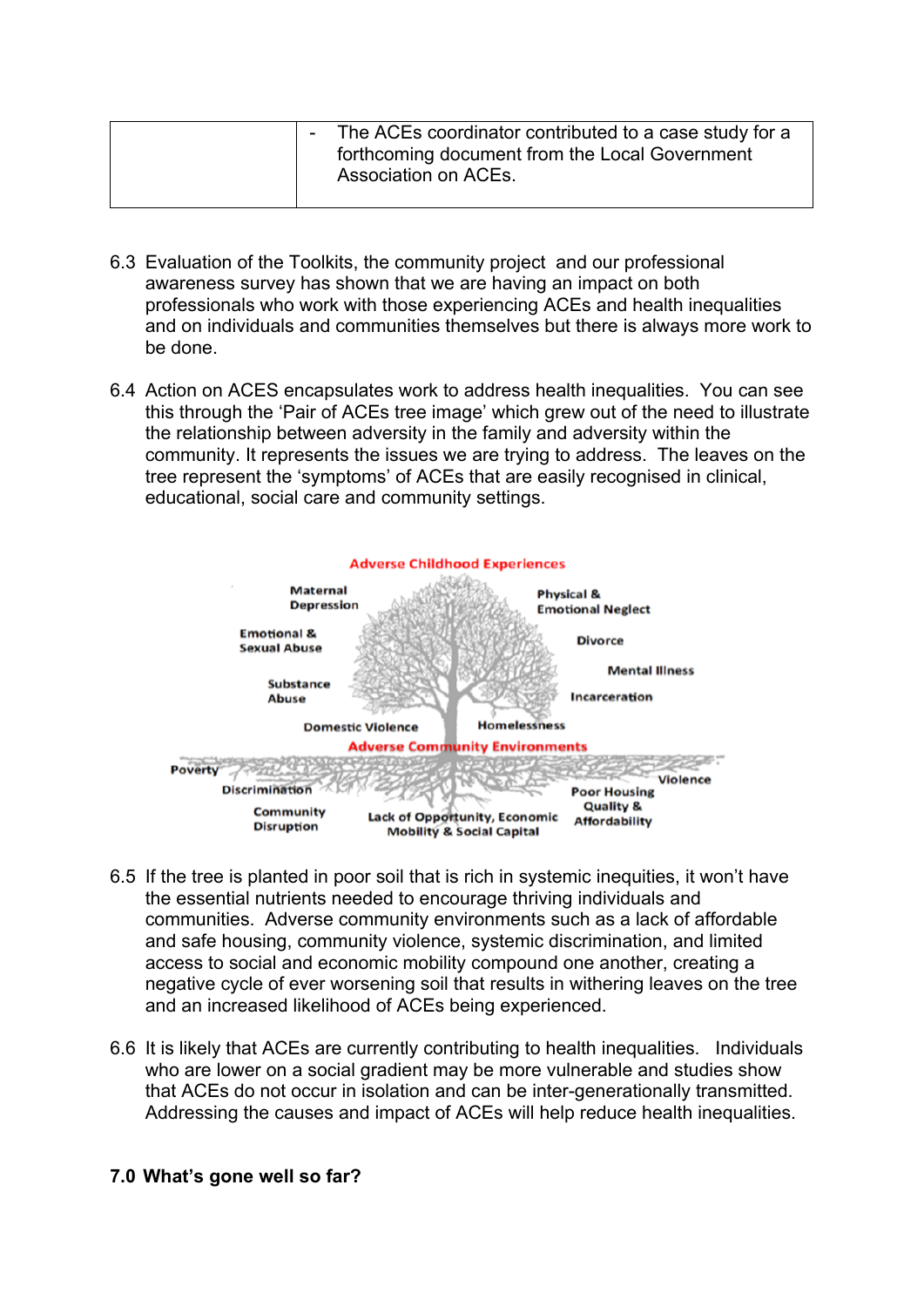7.1 The ACE Ambassadors come from both statutory and voluntary sector organisations across Gloucestershire and as of July 2020 there were 130 of them. The Ambassador's network has been a really good way of sharing learning, stories and good practice and spreading the word. You can see feedback below from one of the Action on ACEs Ambassadors – Lizzie Coburn, NSPCC Schools Service Co-ordinator:

*'One positive of being in lockdown has been that we've had some time free for training, so I've been able to share the Gloucestershire ACES e-learning with all my South West and Wales colleagues and with our Gloucestershire and South Gloucestershire volunteer team. I've had feedback that it's really helpful, easy to understand and gives pause for thought.*

*I'm currently supporting ChildLine remotely while my usual schools service role is on pause. It's given me a real insight into the challenges our young people are facing, the support they need and are going to need due to living through this pandemic. It's a real privilege to be able to help in a small way, and I'll be very keen to work with the Action on ACES team on how we can use the ACES project to support young people in Gloucestershire, going forward.'*

Feedback from another ACEs Ambassador:

*'I just wanted to say thank you for an amazing ACEs eLearning package! It had me in tears and made so much sense. I can't wait to take this forward within the service.'*

- 7.2 Learning from the ACEs Maternity Pilot has been captured and fed into the next phase of the pilot and shared more widely through conferences and in a journal article submission awaiting publication.
- 7.3 The Toolkits developed by Children's Commissioning have been well received and utilised.
- 7.4 In Viral Change, changing behaviours is deemed to be important as it is identified as driving sustainable culture change above any other factor. This is because behaviours are visible and can be imitated and replicated by others in a way that "values" or thoughts" can't be. We have developed a set of clearly defined behaviours which have been embraced by the Ambassadors and wider network: change the question; show compassion; make social connections.
- 7.5 Colleagues from the ACEs Panel joined the discussions at the All Party Parliamentary Group for Prevention of ACEs and the impact of Covid - 19 which was held remotely on 4th June 2020.
- 7.6 Information on ACEs was featured as part of the Out of Schools Settings and Providers Covid - 19 Reopening Guidance Pack.